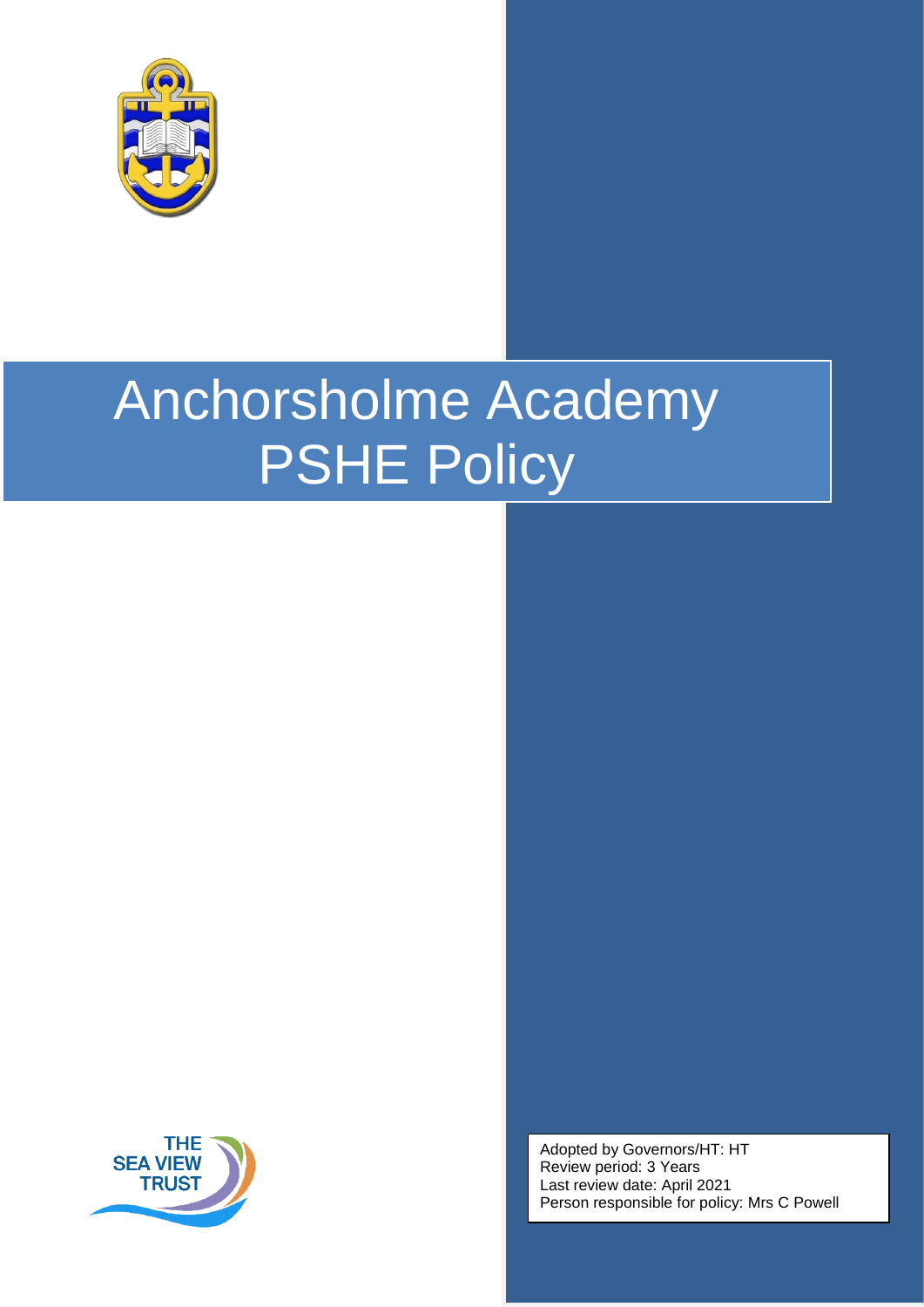#### Anchorsholme Academy PSHE Policy

# **At Anchorsholme Academy we want to engage and motivate all learners to recognise and achieve their full potential. Our main aim is to teach our pupils CONFIDENCE, CURIOUSITY, COLLABORATION AND COMMUNICATION SKILLS.**

At Anchorsholme Academy, we encourage children to be confident and help them to develop their interpersonal, social and communication skills. A happy, healthy, confident child is a child who will find it easier to learn. We encourage children to talk about experiences and attitudes and prepare them with the knowledge and skills they need for the future. We want children to ask questions about themselves and others curiously and work collaboratively with their friends and peers.

Through PSHE we want to develop pupils' emotional literacy and communication skills to enable them to communicate their feelings and intentions in a safe and clear manner.

# **Objectives**

- Offer an especially supportive climate for learning.
- Reduce the chances that pupils' education with be interrupted or impaired, for example, by fear of bullying.
- Provide a foundation for acquiring the skills needed to learn and grow up at ease with oneself.
- Raise pupils' confidence and self-esteem by reminding pupils and teachers of their importance and the importance of respecting everyone as individuals.
- Increase pupils' motivation and deepen their understanding through providing relevant opportunities for 'real life' learning.
- Improve pupils' ability to reflect on and become responsible for their own learning.
- Encourage children to develop a capacity to convey meaning to a range of audiences e.g. self, other pupils, staff and family.

## **Approaches to Teaching PSHE**

PSHE is organised into termly topics for single subject study, integration with other subjects and the development of cross-curricular issues. All teachers across all key stages have medium term plans covering each theme and this enables progression of PSHE skills throughout the school. Staff choose to use the plans as a guide, as well as tackling and approaching issues or discussions as they arise in class. The PSHE themes are: Me and My Relationships; Valuing Differences; Keeping Myself Safe; Rights and Responsibilities; Being my Best; and Growing and Changing.

## EYFS

The Early Years Foundation Stage (EYFS) integrate PHSE into their learning topics. PSHE in the EYFS provides a progression towards the Early Learning Goal for Personal, Social and Emotional Development. Within that goal, children are encouraged to grow in self-confidence and selfawareness, manage feelings and behaviour, and make relationships.

## KS1 & KS2

Throughout KS1 and KS2, PSHE is taught using a variety of teaching and learning strategies that involve outdoor learning where possible, visiting professionals and speakers and themed days/weeks where appropriate. Most of the PSHE curriculum is delivered through communicative, collaborative and practical activities.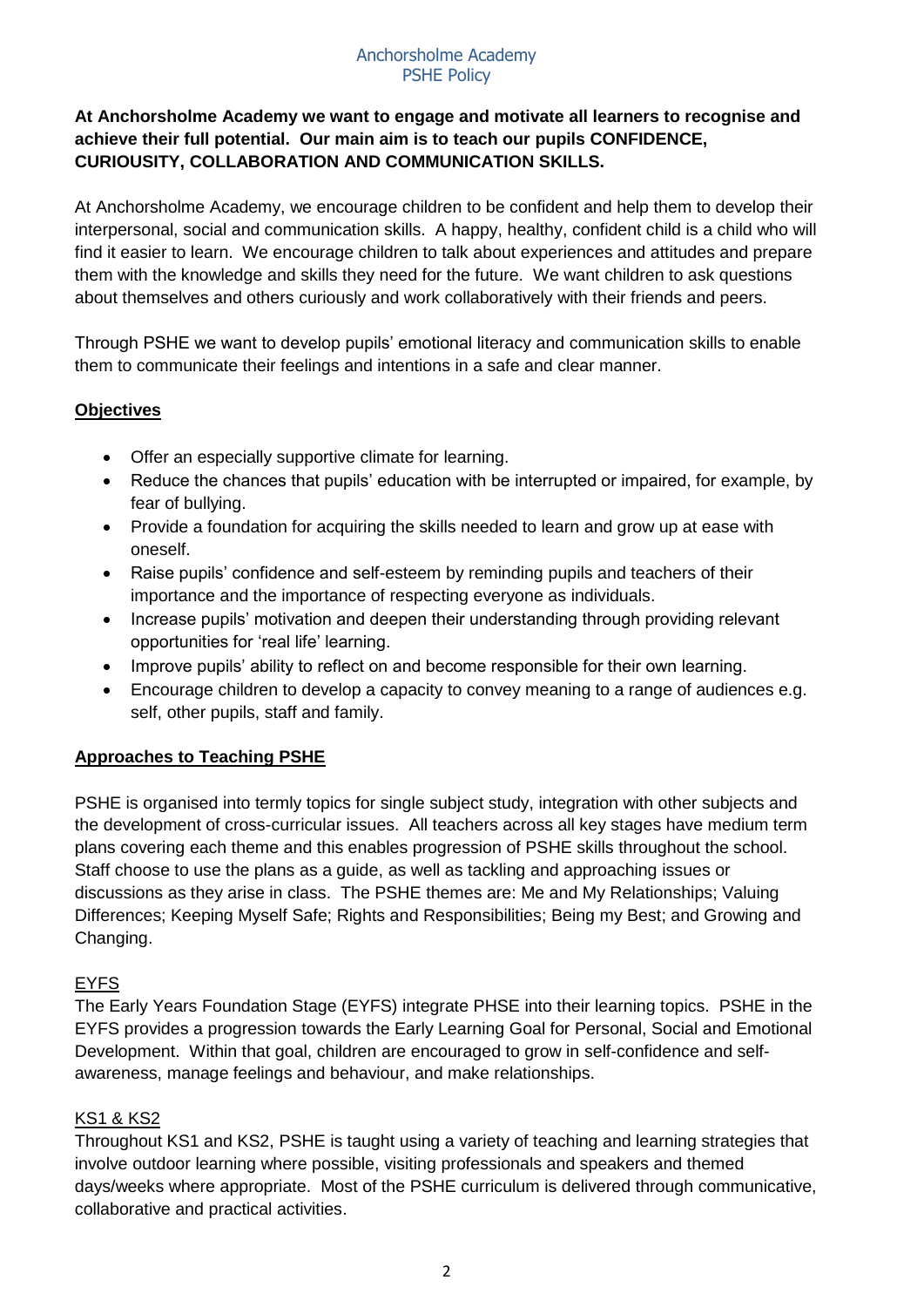Key personal and social skills are developed progressively throughout day to day occurrences in every year group such as celebration assemblies and group work/role play/ drama and debates during lessons.

Anchorsholme Academy make the most of 'Shared PSHE', which can take the form of a whole class or group activity where individuals may make contributions. This can take place in weekly discussion opportunities, circle time or in other whole school events, such as celebrations, residential trips, assemblies and productions. In addition, our School Council has a PSHE subcommittee whereby children have worked together to resolve issues, raise ideas and promote PSHE to their peers.

Anchorsholme Academy also facilitates the opportunity for 'Independent PSHE'. Class assemblies are a successful way for the children to independently develop their personal skills and self-confidence in public speaking. Furthermore, we encourage the children to participate in extra-curricular activities as we believe they help to develop the whole child and prepare them for opportunities in the future.

## **National Curriculum Science Links**

#### Key Stage 1

Sc1/2.2d identify, name, draw and label the basic parts of the human body and say which part of the body is associated with each sense.

Sc2/2.3a notice that animals, including humans, have offspring which grow into adults Sc2/2.3b find out about and describe the basic needs of animals, including humans, for survival (water, food and air)

Sc2/2.3c describe the importance for humans of exercise, eating the right amounts of different types of food, and hygiene.

#### Key Stage 2

Sc3/2.2a identify that animals, including humans, need the right types and amount of nutrition, and that they cannot make their own food; they get nutrition from what they eat

Sc3/2.2b identify that humans and some other animals have skeletons and muscles for support, protection and movement

Sc4/2.1c recognise that environments can change and that this can sometimes pose dangers to living things.

Sc5/2.2a describe the changes as humans develop to old age.

Sc5/2.1b describe the life process of reproduction in some plants and animals.

Sc6/2.2b recognise the impact of diet, exercise, drugs and lifestyle on the way their bodies function

#### **Assessing Pupil Progress**

We are constantly observing and assessing the pupils in terms of their personal and social skills and their ability to lead a healthy life; this takes place in all areas of learning, not just PSHE lessons. In addition, pupils complete pre and post assessment tasks for each unit of work learnt; this allows pupils to reflect on their learning and also aids teachers in assessing the progress their pupils have made.

We take photographs and videos of pupils' participation in all areas of school life.